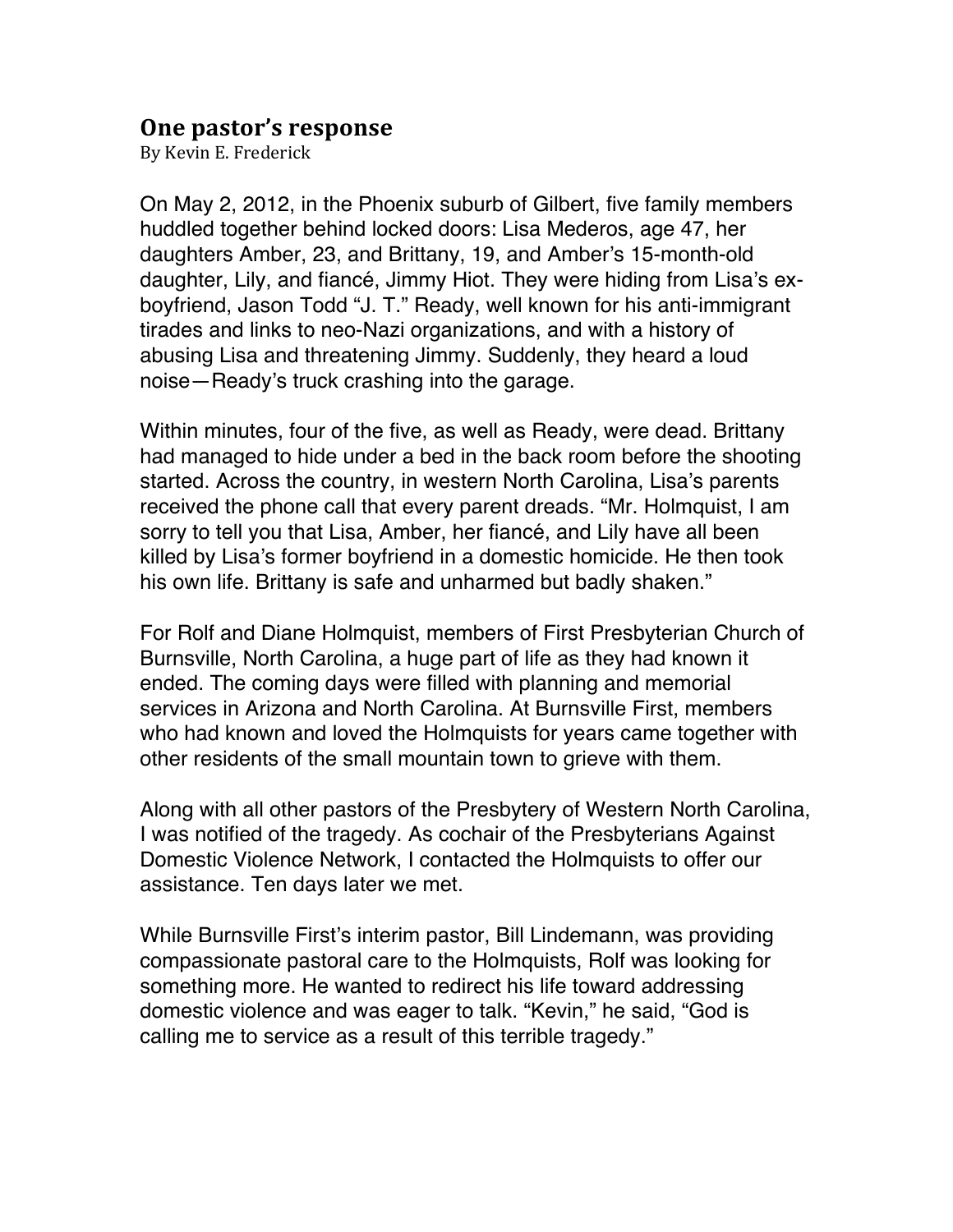As we continued to talk , it became clear that the Holmquists and their congregation would need additional help to absorb this horrific tragedy. We decided that I would give an evening presentation about domestic violence at Burnsville First, followed by a worship service in the sanctuary that would include the larger community.

A few hours before I was to speak, I met Rolf and Diane at the their home, along with Bill Lindemann and Joe Bennett, a Presbyterian hospice chaplain and family friend, to discuss plans for the evening. We listened as Rolf and Diane reflected on this tragedy that had devastated their lives.

After an hour and a half, we headed to the church. It was then that I noticed the natural beauty surrounding their home, nestled deep in the cove of a mountain, its profile forming a serene backdrop. Rolf said it had provided a healing peace to them.

As I followed their car, I noticed the powerful emblem on its back window—a large decal of a red, filigreed cross with the words "In Loving Memory" emblazoned across it. Underneath were the names of the four victims, each birth date listed separately, but with a shared date of death: May 2, 2012.

I have never cared much for this type of memorial. But in this case I was struck by seeing the same death date alongside all four names. The brave witness of this couple, breaking the silence against domestic violence whenever they drive, moved me, especially when I considered that the decal must serve also as a painful reminder.

And then I realized that this decal only made public the pain, hidden deep, that had seared their hearts and will be present with each breath until their dying day.

**Editor's note**: As part of his ongoing efforts against domestic violence, Kevin E. Frederick has written *Men in the Mirror: Orienting Our Lives toward a Christ-Centered Masculinity*, a 13-session curriculum that uses the Gospels' portrayals of Christ to correct prevailing understandings of masculinity.

[Bio:] Kevin E. Frederick is pastor of the Waldensian Presbyterian Church in Valdese, North Carolina, and current moderator of the Presbyterians Against